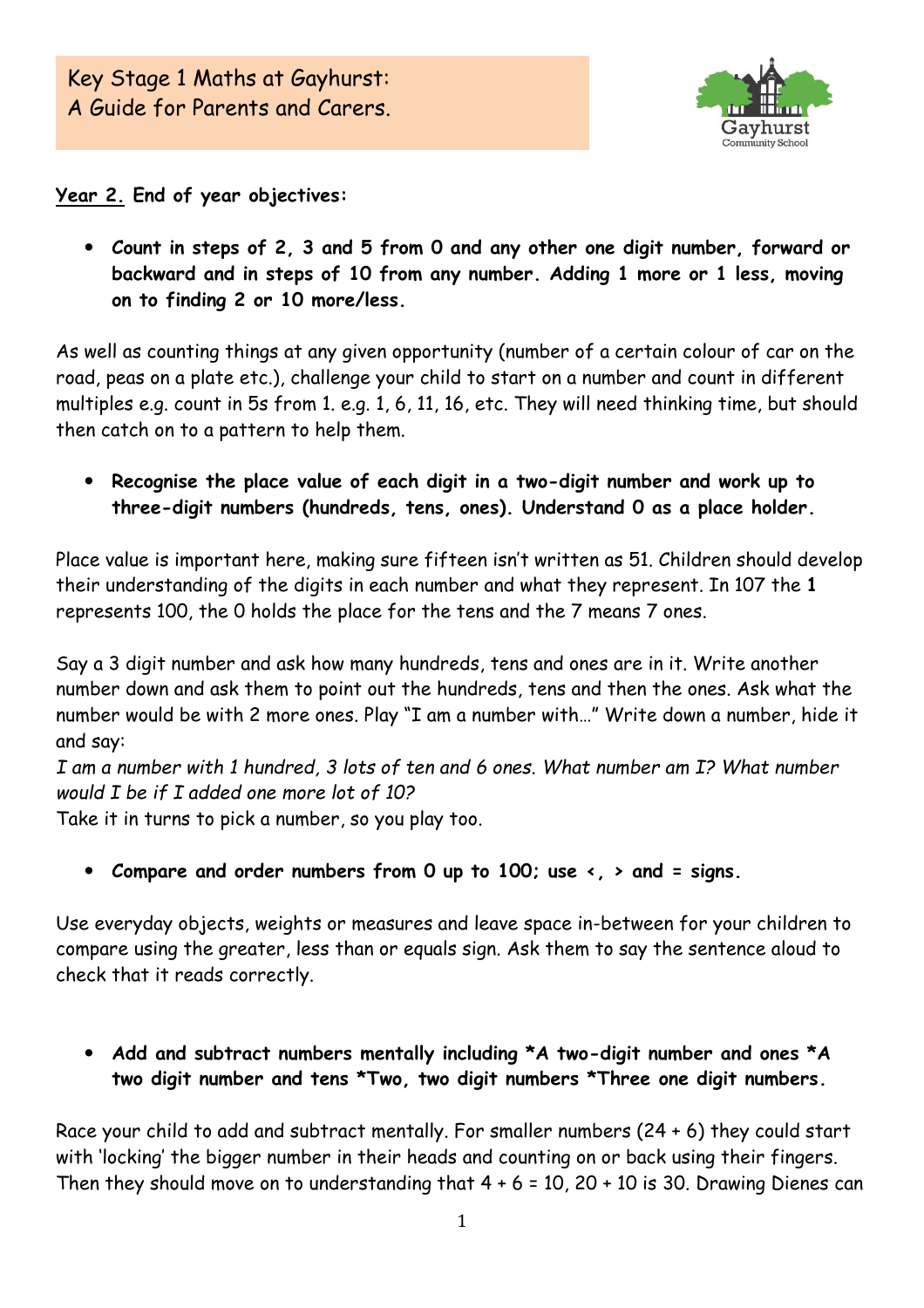help when adding or subtracting 2, two digit or 3 digit numbers. Eventually they should move on to doing this without manipulatives/drawing. Column method does not come up until the end of the year, by which point they should securely add two, 2 digit numbers mentally.

 **Show that addition of two number can be done in any order (commutative) and subtraction of one number from another, cannot.**

Play a game of true or false: True or false 40 + 20 = 20 + 40  $40 - 20 = 20 - 40$ 

 **Recognise and use the inverse relationships between addition and subtraction and use this to check calculations and missing number problems.**

Use the inverse to help with different number sentences.  $11 + 4 = 15$ . So what is  $15 - 4 = ?$ Talk about the inverse being the opposite "If  $5 \times 2 = 10$ , then what is  $10 \div 2 = ?''$ 

 **Recall and use addition and subtraction facts to 20 fluently, and derive and use related facts up to 100.**

Children should recall these facts for all numbers off by heart, to 20, by the end of year 1.They will continue to work on this in year 2. Play a game of 'ping pong'. Say the number that you are doing the bonds for (e.g. 14) and then 'ping'. Child says 'pong'. Keep going then 'ping' them number "9" and then 'pong' back the number that you add for 14, "5". Then can then build on this, learning pairs of numbers to 100, e.g. 70 + 30.

**Solve problems involving missing numbers** 

It's best to start with smaller numbers here. E.g.  $\_\_$  = 11 + 9. Work up to subtraction  $\_\_$  =  $40 - 10$ .  $8 = -7$ 

- **Recognise odd and even numbers**
- **Recall and use multiplication and division facts for the 2, 5 and 10 multiplication tables**
- **Solve problems involving multiplication and division, using materials and arrays. Multiply by using arrays for x 3,4,5 and 10. Use repeated addition, mental methods, and multiplication and division facts, including problems in contexts.**

Support your child to start learning their times-tables by heart. To start with they can count on their fingers in multiples. So, for  $7 \times 5$  they can count in 5s, on  $7$  fingers. Remind your child that  $7 \times 5$  gives the same answer as  $5 \times 7$ . Look at the link between this and division, and support your child to move on from sharing to using their understanding of multiples to divide.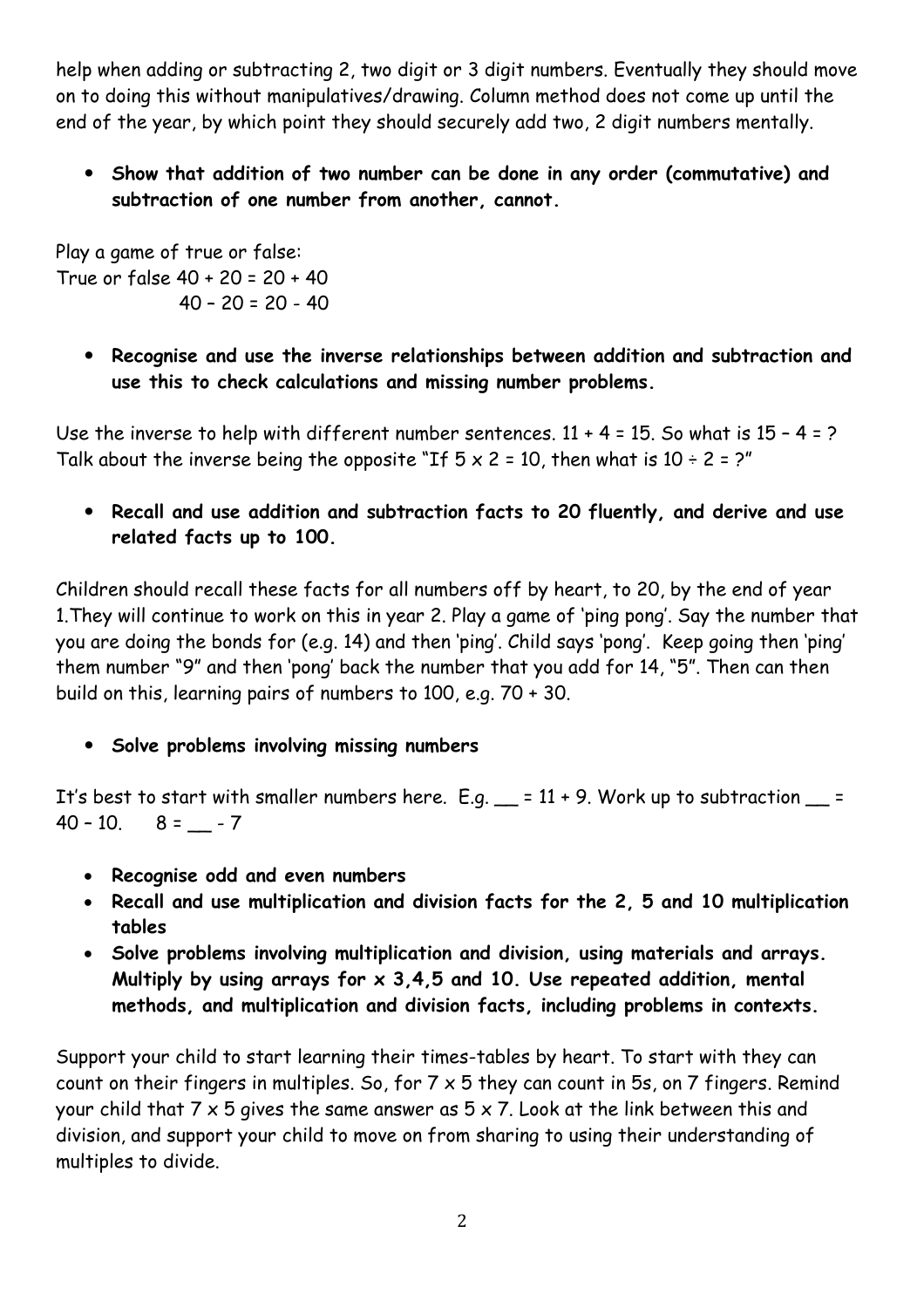Multiplication books, songs and games are all available if your child is keen to start learning their tables by heart!

# **Fractions:**

- Recognise, find, name and write fractions  $\frac{1}{3}$ ,  $\frac{1}{4}$ ,  $\frac{2}{4}$  $\frac{2}{4}$  and  $\frac{3}{4}$  of a length, shape, **set of objects or quantity**
- Write simple fractions, e.g.  $\frac{1}{2}$  of 6 = 3 and recognise the equivalence of  $\frac{2}{4}$  and  $\frac{1}{2}$
- **Order fractions and equivalence using models**
- **Understand tenths = ten equal parts**
- **Count up and down in tenths, over 1 whole**

Children can find fractions challenging, and lots of practical experience really helps. They can be supported to know that the bottom number (denominator) is what they divide the amount/shape/ length by and they can do this by sharing into that amount. The top number (numerator) shows how many of those parts they need.

Suggest things like "Find  $\frac{1}{4}$  of these grapes" by dividing them into 4 groups. Challenge them to find  $\frac{3}{4}$ .

# **Money:**

 **Recognise and use symbols for pounds (£) and pence (p); combine amounts to make a particular value. Solve simple problems in a practical context involving addition and subtraction of money of the same unit, including giving change.**

Whenever possible, let your child handle money. Paying for things and getting change back is great. Also challenge them to make the right amount out of the coins that you have, "I need 75p, can you make it with these different coins?" Change is very tricky concept but it's great for understanding how to find the difference. Ask how much change you would get from a  $£1$ coin if the item was 60p, etc.

## **Temperature**

- **Choose appropriate standard units to estimate and measure length/ height in any direction (cm/m); mass (g/kg); temperature (C); capacity (ml/l) to the nearest appropriate unit, use rulers, scales, thermometers and measuring vessels**
- **Compare and order lengths, mass, volume/ capacity and record using < and > and =**
- **Choose and use appropriate standard units to estimate and measure temperature (°C) to the nearest appropriate unit, using thermometers.**

These things are often covered in our homework challenges, so keep an eye out! It's great to do things practically, like keeping a height chart at home of your child and any siblings, and comparing their height over time. Weigh things whilst cooking and baking and look at the weather on your phone or the news to support their understanding of the temperature.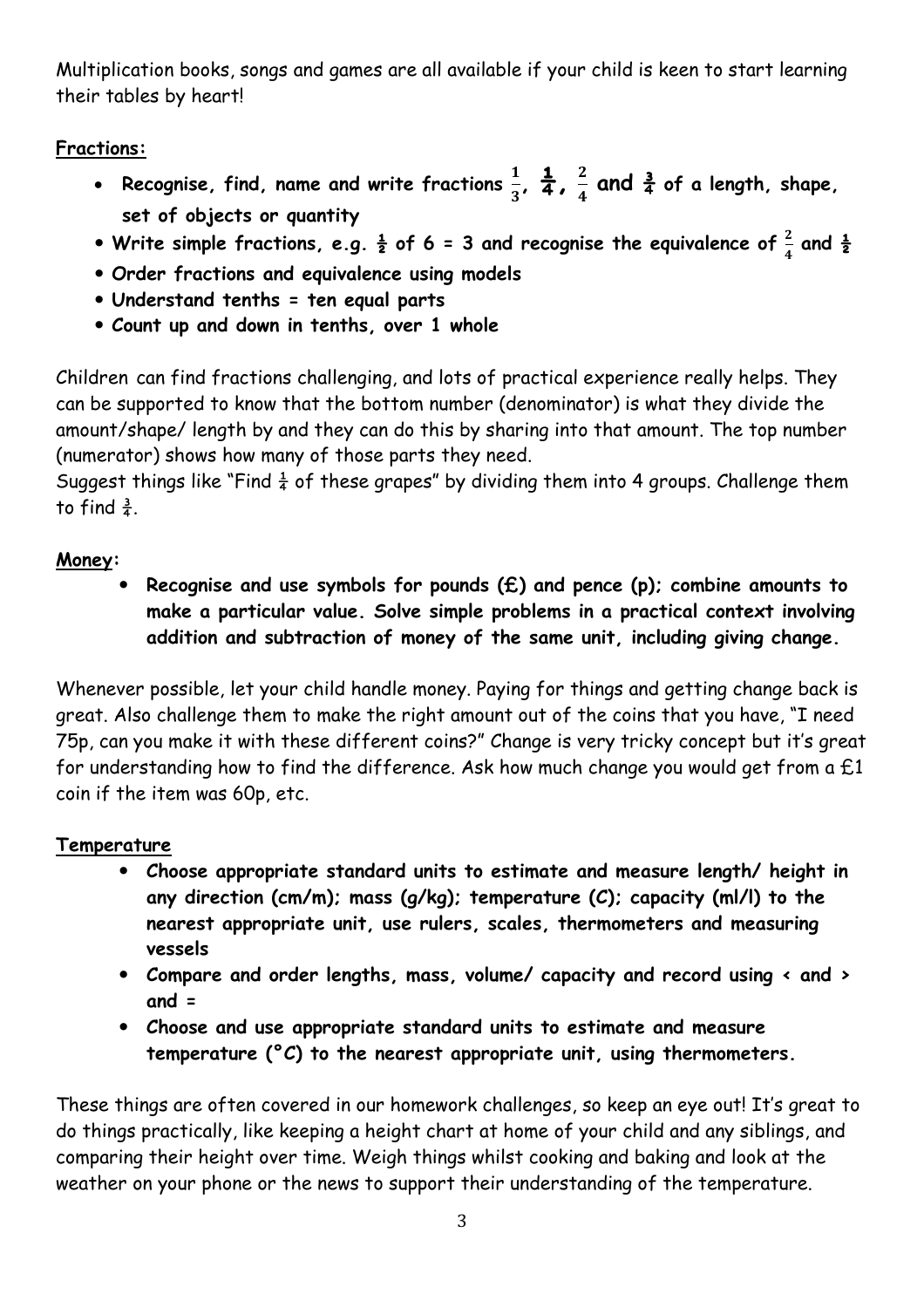#### **Shape**

- **Identify and describe 2D shapes, including lines of symmetry on a vertical line, including quadrilaterals. Use language of sides and corners for 2D. Vertices, edges and faces for 3D.**
- **Compare and sort common shapes and everyday objects.**

Talk about the difference between 2D and 3D shapes, and the language used for each. You can find shapes in the house and describe what they are like, using the key terms. Sort the shapes – for instance into those with more than 6 faces, and those with less than. Play 'guess my shape'. You think of a shape. Your child asks questions to try to identify it but you can only answer 'yes' or 'no' (e.g. Does it have more than 4 corners? Does it have any curved sides?)

#### **Time**

 **Tell and write the time for o'clock, half past, quarter to and quarter past, and to five minute intervals. Draw the hands on a clock face to show these times.**

Have calendars and clocks at home. Ask what the time is for o'clock times, on both digital and analogue clocks. There is a big focus on ensuring children can tell the time to o'clock and half past before moving on to finding quarter to or past. Talk about the days, of the week, what day it is tomorrow and what you will do.

## **Data**

 **Construct simple pictograms, tally charts, block diagrams and simple tables. Suggest ways of answering data questions. Make pictograms and block graphs where one symbol represents one unit or where one symbol represents more than one unit**

Make tally charts of anything! Colours of pencils in a drawer, colours of socks in the basket, favourite things for dinner etc. Put this into pictograms and bar models. Then ask questions like, "How many more blue socks are there than red?"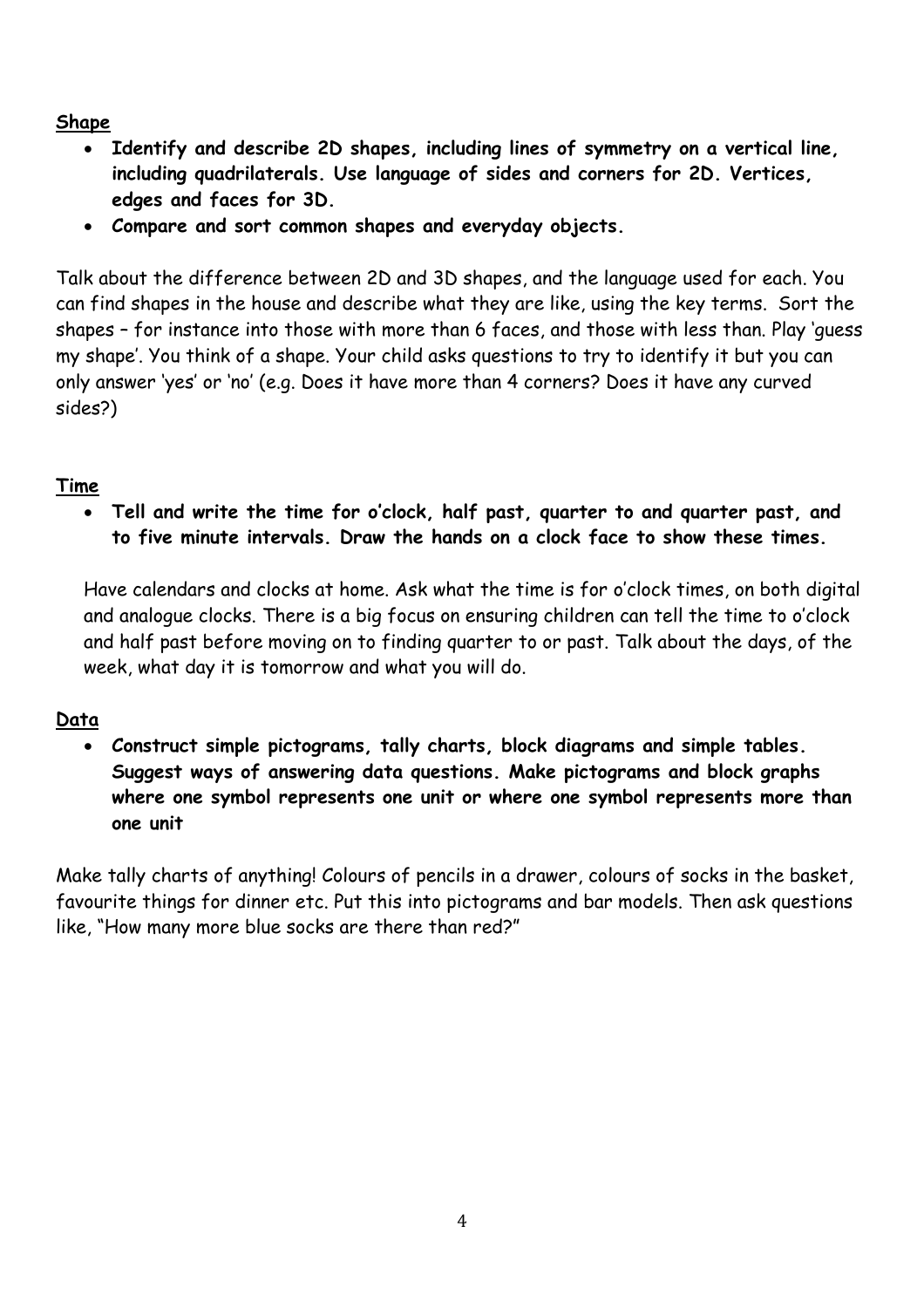# **Glossary of key terms:**

| Place value          | The value of each digit depends on its position in a<br>number. The 6 in 645 has a value of six hundred,<br>whereas it has a value of 6 ones in 776.                                                                            |
|----------------------|---------------------------------------------------------------------------------------------------------------------------------------------------------------------------------------------------------------------------------|
| Place value mat      | A3 sheet showing columns to represent the value of<br>each digit in a number. Often used with cubes, straws<br>or Dienes. Shows the number in a concrete way or can<br>be used to add or take away.<br>Hundreds<br>Ones<br>Tens |
| Dienes               | Concrete apparatus to show place value, and to help<br>with addition and subtraction.<br><b>Hundreds</b><br>Tens<br><b>Ones</b>                                                                                                 |
| Number bonds         | Pairs of numbers that add together to make another<br>number, with the expectation that we learn these by<br>heart from instant recall. E.g. number bonds to 5:<br>$1+4$ $3+2$<br>$2 + 3$ 4 + 1<br>$0+5$ $5+0$                  |
| <b>Fact families</b> | Like a number bond, but with the subtraction facts<br>too. Using the same numbers as part of that 'family'.<br>Fact family for 6<br>$1 + 5 = 6$<br>$6 - 5 = 1$<br>$5 + 1 = 6$<br>$6 - 1 = 5$                                    |
| Bar models           | Pictorial representation of a number sentence or<br>word problem, allowing a visual representation to help<br>select the correct operation needed.<br>It shows a part, part, whole relationship.                                |